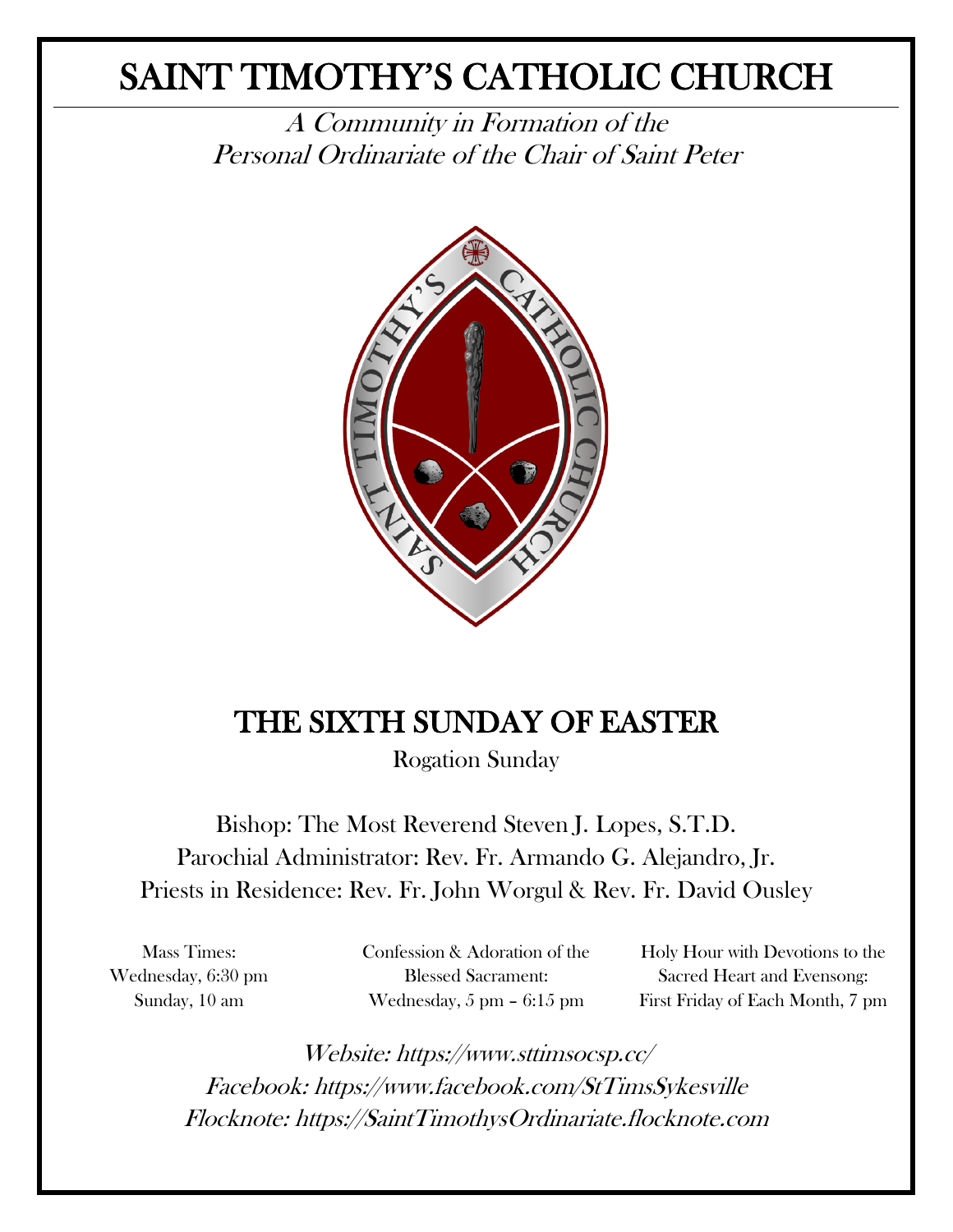#### EASTER VI

Processional Hymn: Come Ye Faithful, Raise the Strain – 94

#### Introit Vocem iucunditatis (Is 48:20; Ps 66:1)

With a voice of singing declare ye this, and let it be heard, alleluia; utter it even unto the ends of the earth: the Lord hath delivered his people. Alleluia. Alleluia. (Ps) O be joyful in God, all ye lands: sing praises unto the honour of his Name; make his praise to be glorious. GLORY. With a voice...

#### **Collect**

O Lord, from whom all good things do come: grant to us thy humble servants; that by thy holy inspiration we may think those things that be good, and by thy merciful guiding may perform the same; through Jesus Christ thy Son our Lord, who liveth and reigneth with thee, in the unity of the Holy Spirit, ever one God, world without end. Amen.

#### First Reading Acts 15:1-2, 22-29

In those days: Some men came down from Judea and were teaching the brethren, "Unless you are circumcised according to the custom of Moses, you cannot be saved." And when Paul and Barnabas had no small dissension and debate with them, Paul and Barnabas and some of the others were appointed to go up to Jerusalem to the apostles and the elders about this question. Then it seemed good to the apostles and the elders, with the whole church, to choose men from among them and send them to Antioch with Paul and Barnabas. They sent Judas called Barsab′bas, and Silas, leading men among the brethren, with the following letter: "The brethren, both the apostles and the elders, to the brethren who are of the Gentiles in Antioch and Syria and Cili′cia, greeting. Since we have heard that some persons from us have troubled you with words, unsettling your minds, although we gave them no instructions, it has seemed good to us in assembly to choose men and send them to you with our beloved Barnabas and Paul, 26 men who have risked their lives for the sake of our Lord Jesus Christ. We have therefore sent Judas and Silas, who themselves will tell you the same things by word of mouth. For it has seemed good to the Holy Spirit and to us to lay upon you no greater burden than these necessary things: that you abstain from what has been sacrificed to idols and from blood and from what is strangled and from unchastity. If you keep yourselves from these, you will do well. Farewell."

## Responsorial Psalm Ps 100:1-2, 3, 5 R. Let the peoples praise you, O God, let all the peoples praise you!

May God be gracious to us and bless us and make his face to shine upon us, that your way may be known upon earth, your saving power among all nations. R.

Let the nations be glad and sing for joy, for you judge the peoples with equity and guide the nations upon earth.  $\mathbb{R}^n$ 

Let the peoples praise you, O God; let all the peoples praise you! God has blessed us; let all the ends of the earth fear him! R.

#### Second Reading Revelation 21:10-14, 22-23

In the Spirit he carried me away to a great, high mountain, and showed me the holy city Jerusalem coming down out of heaven from God, having the glory of God, its radiance like a most rare jewel, like a jasper, clear as crystal. It had a great, high wall, with twelve gates, and at the gates twelve angels, and on the gates the names of the twelve tribes of the sons of Israel were inscribed; on the east three gates, on the north three gates, on the south three gates, and on the west three gates. And the wall of the city had twelve foundations, and on them the twelve names of the twelve apostles of the Lamb. And I saw no temple in the city, for its temple is the Lord God the Almighty and the Lamb. And the city has no need of sun or moon to shine upon it, for the glory of God is its light, and its lamp is the Lamb.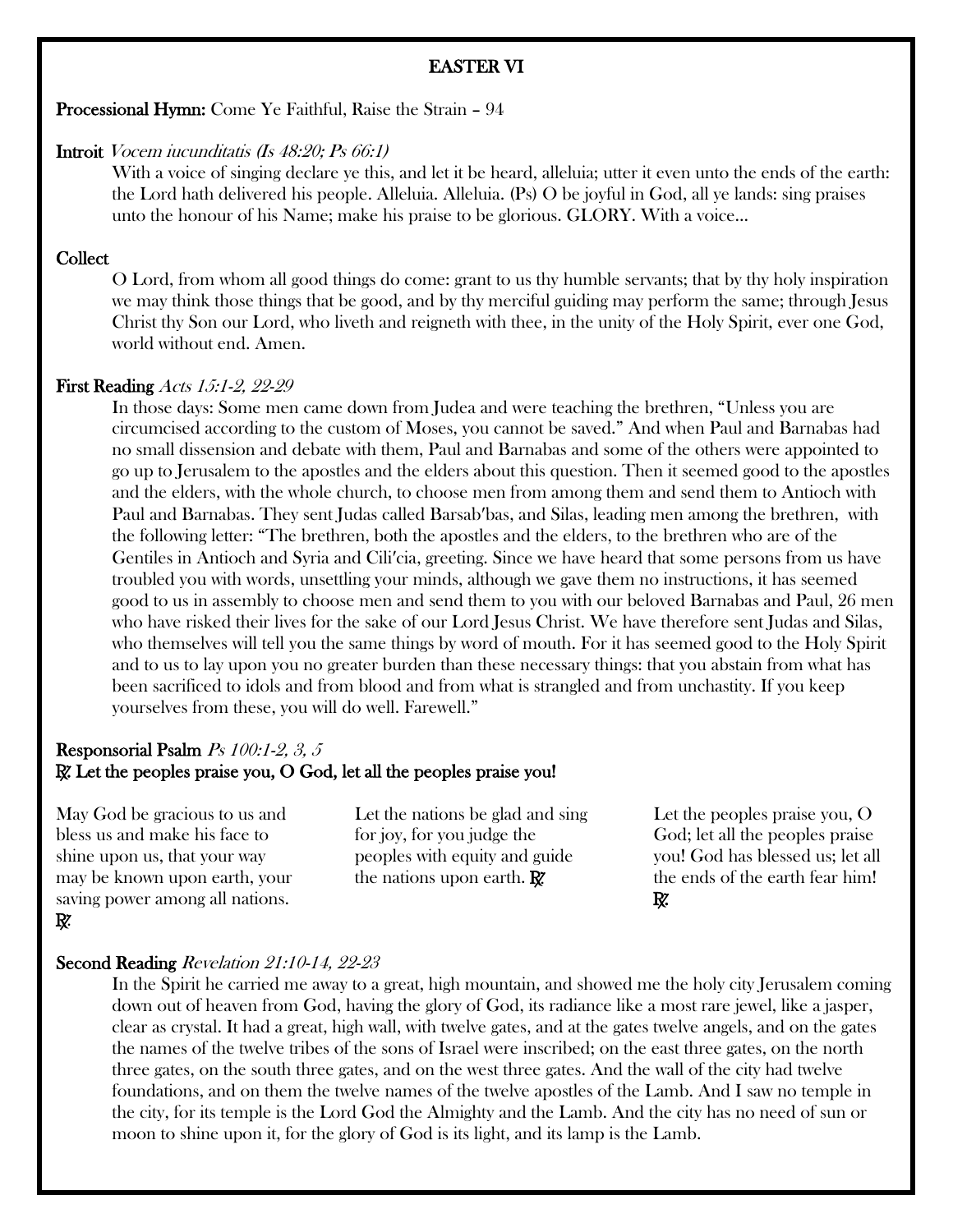## Alleluia Surrexit Christus (Jn 16:28)

Alleluia. Alleluia. Christ is risen, and hath showed his light unto us: whom he hath redeemed with his most precious Blood. Alleluia. I came forth from the Father, and am come into the world: again I leave the world, and go to the Father. Alleluia. The Holy Ghost shall teach you: whatsoever I said unto you. Alleluia.

## Gospel John 14:23-29

At that time: Jesus said to his disciples, "If a man loves me, he will keep my word, and my Father will love him, and we will come to him and make our home with him. He who does not love me does not keep my words; and the word which you hear is not mine but the Father's who sent me. "These things I have spoken to you, while I am still with you. But the Counselor, the Holy Spirit, whom the Father will send in my name, he will teach you all things, and bring to your remembrance all that I have said to you. Peace I leave with you; my peace I give to you; not as the world gives do I give to you. Let not your hearts be troubled, neither let them be afraid. You heard me say to you, 'I go away, and I will come to you.' If you loved me, you would have rejoiced, because I go to the Father; for the Father is greater than I. And now I have told you before it takes place, so that when it does take place, you may believe.

## Offertory Benedicite gentes (Ps 66:7,8,18)

O praise our God, ye peoples, and make the voice of his praise to be heard; who holdeth our soul in life, and suffereth not our feet to slip: praised be God, who hath not cast out my prayer, nor turned his mercy from me. Alleluia.

Offertory Hymn: Come Thou Almighty King – 271

## Prayer over the Offerings

We beseech thee, O Lord, to accept the prayers and oblations of thy faithful people: that through this observance of our bounden devotion, we may attain to the glory of thy heavenly kingdom; through Jesus Christ our Lord. Amen.

## Preface of Easter

It is very meet, right, and our bounden duty, that we should at all times, and in all places, give thanks unto thee, O Lord, holy Father, almighty, everlasting God; but chiefly are we bound to praise thee for the glorious Resurrection of thy Son Jesus Christ our Lord; for he is the very Paschal Lamb, who was sacrificed for us, and hath taken away the sin of the world; who by his death hath destroyed death, and by his rising to life again hath won for us everlasting life. Therefore with Angels and Archangels, and with all the company of heaven, we laud and magnify thy glorious Name; ever more praising thee, and saying:

#### Communion Antiphon Spiritus Sanctus (Jn 14:26)

The Holy Ghost shall teach you, alleluia: whatsoever I have said unto you. Alleluia. Alleluia.

## Communion Hymn: Come, Holy Spirit – 271

#### Postcommunion Prayer

Grant, we beseech thee, O Lord: that we, whom thou hast fulfilled with the bounty of thy heavenly banquet, may evermore desire those things that are according to thy will, and effectually obtain all things that we desire; through Jesus Christ our Lord. Amen.

Recessional Hymn: O Word of God Incarnate – 402